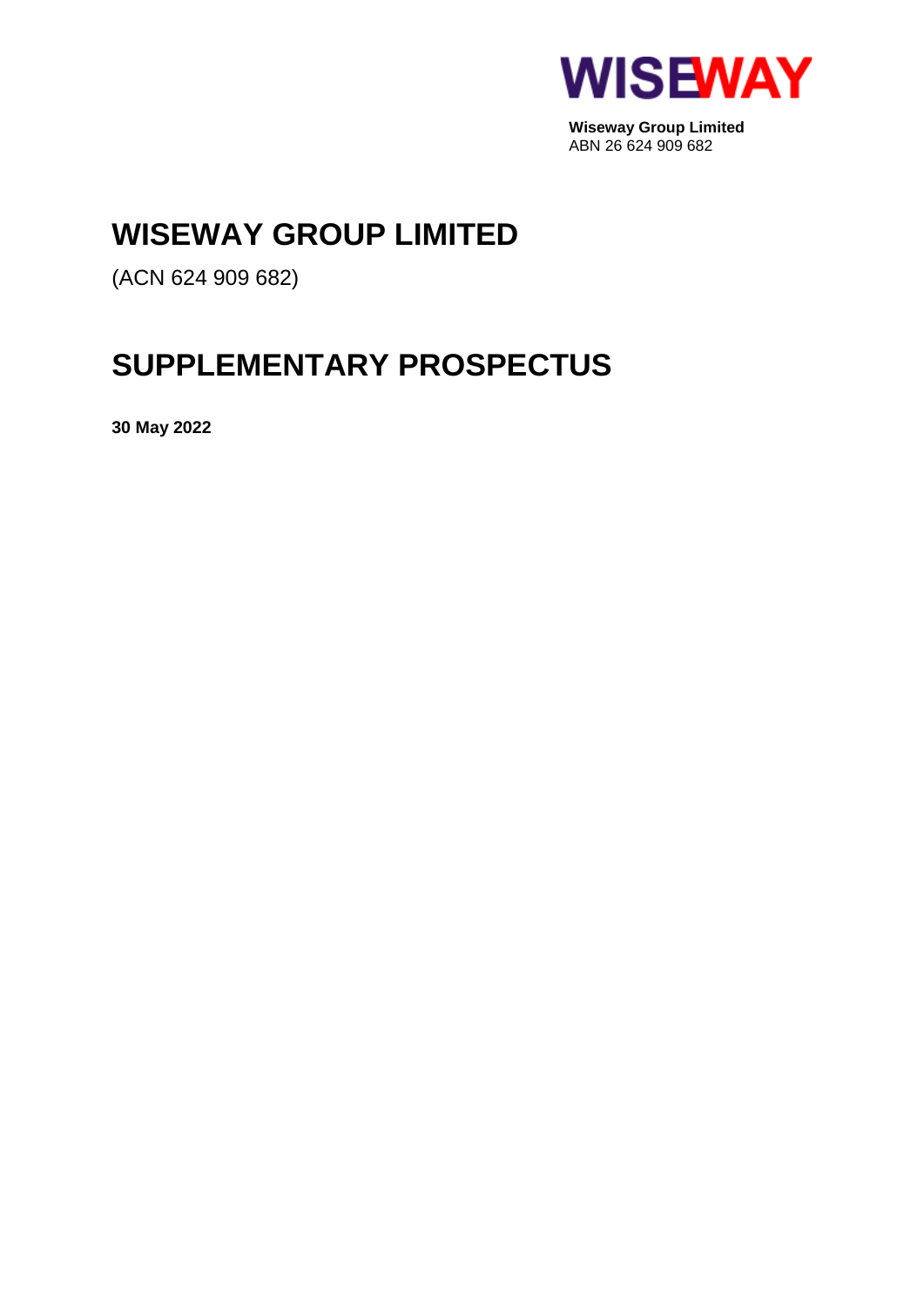# **IMPORTANT INFORMATION**

This supplementary prospectus (**Supplementary Prospectus**) is issued by Wiseway Group Limited (ACN 624 909 682) (**Company**). This Supplementary Prospectus supplements, and is intended to be read together with, the prospectus for a partially underwritten 4 to 25 entitlement offer (**Offer**) issued by the Company dated 17 May 2022 (**Prospectus**).

This Supplementary Prospectus is dated 30 May 2022 and was lodged with the Australian Securities and Investments Commission (**ASIC**) on that date. Neither ASIC, ASX Limited (**ASX**) nor their respective officers take responsibility for the contents of this Supplementary Prospectus.

Other than as set out below, all details in relation to the Prospectus remain unchanged. Terms defined in the Prospectus have the same meaning in this Supplementary Prospectus. If there is a conflict between the Prospectus and this Supplementary Prospectus, this Supplementary Prospectus will prevail.

This Supplementary Prospectus will be issued with the Prospectus as an electronic prospectus, copies of which can be downloaded from the website of the Company at [https://www.wiseway.com.au/investor.](https://www.wiseway.com.au/investor) A paper copy of the Supplementary Prospectus is available upon request.

This is an important document and should be read in its entirety. If you do not understand it you should consult with your professional advisers without delay.

The Directors consider that the changes in this Supplementary Prospectus are not materially adverse from the point of view of an investor. Accordingly, no action needs to be taken if you have already subscribed for New Shares under the Prospectus.

# **1. PURPOSE OF THIS DOCUMENT**

The purpose of this Supplementary Prospectus is to introduce a Shortfall Facility with respect to the Offer.

# **2. SHORTFALL FACILITY**

The Company is pleased to offer Eligible Shareholders the opportunity to further increase their holding in the Company by applying for additional New Shares, in excess of their pro-rata Entitlement.

Eligible Shareholders who take up their Entitlement in full can now also apply for additional New Shares under the Shortfall Facility.

Any New Shares not taken up by the Closing Date, being 5.00pm (Sydney time) on 3 June 2022, may be made available to those Eligible Shareholders who took up their full Entitlement and applied for additional New Shares under the Shortfall Facility at the same Offer Price (**Eligible Shortfall Facility Participants**).

An Eligible Shortfall Facility Participant can apply for additional New Shares under the Shortfall Facility in excess of their Entitlement at the Offer Price. Applications under the Shortfall Facility will be capped at 300% (i.e. three times) of their Entitlement under the Offer (**Shortfall Cap**).

In exercising any discretion regarding the allocation of New Shares under the Shortfall Facility, the Board will not do so in a manner which is likely to exacerbate a potential unacceptable control effect on the Company. In particular, an Eligible Shareholder will not be issued any additional New Shares under the Shortfall Facility if the issue of such additional New Shares would cause the Company or that Eligible Shareholder to breach any applicable law or the ASX Listing Rules, including but not limited to section 606 of the Corporations Act and ASX Listing Rule 10.11.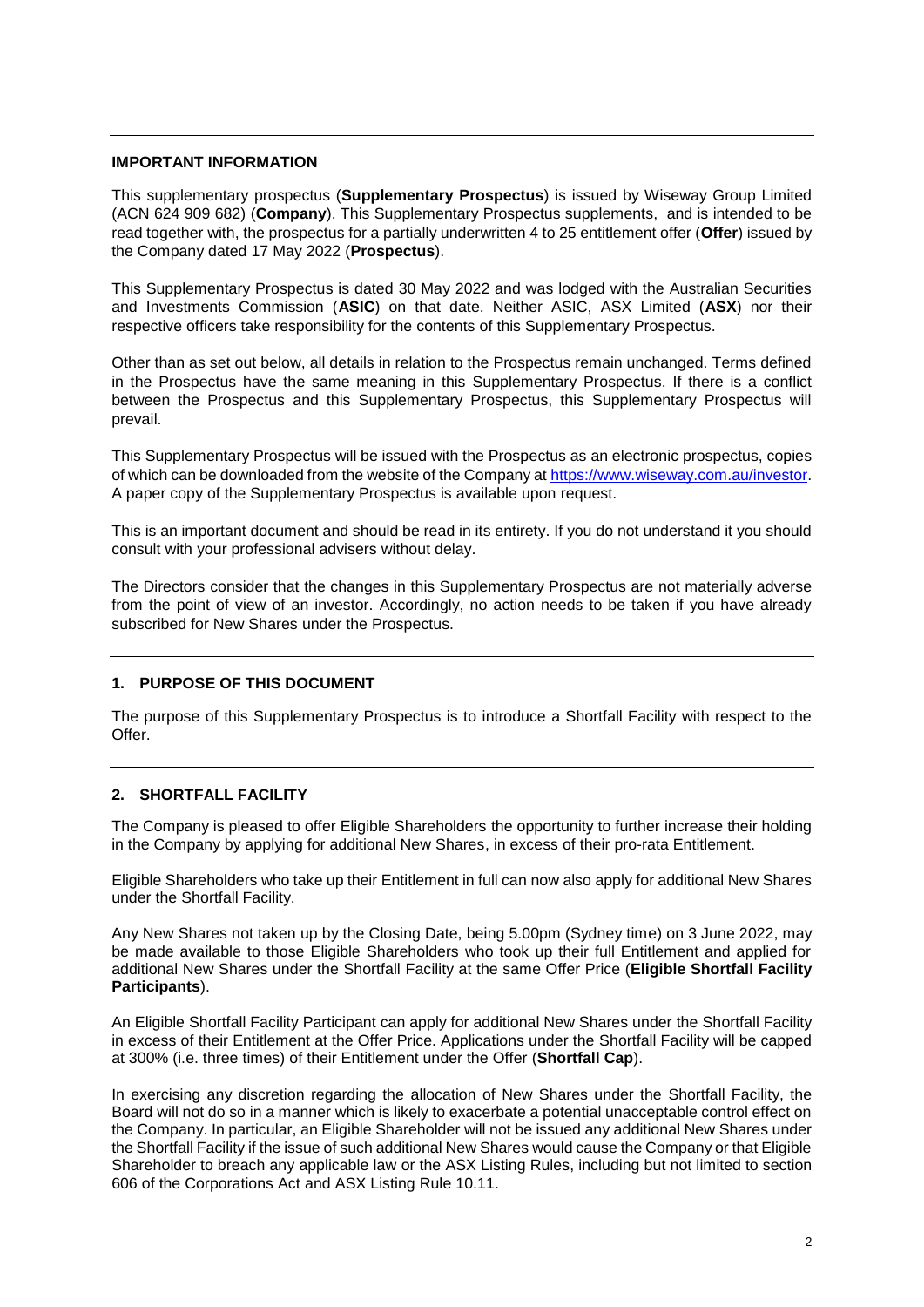There is no guarantee that those Eligible Shortfall Facility Participants will receive the number of New Shares applied for under the Shortfall Facility, or any. If Eligible Shortfall Facility Participants apply for more New Shares than are available under the Shortfall Facility, the Directors propose that New Shares available under the Shortfall Facility be allocated to Eligible Shortfall Facility Participants on a pro-rata basis.

If you apply for additional New Shares under the Shortfall Facility and your application is successful (in whole or in part) your New Shares will be issued at the same time that other New Shares are issued under the Offer. There is no guar*antee you will receive any New Shares under the Shortfall Facility.*

# **3. HOW TO APPLY FOR THE SHORTFALL FACILITY**

#### **3.1. If you wish to take up all of your Entitlement and participate in the Shortfall Facility**

If you wish to take up all of your Entitlement and participate in the Shortfall Facility, please pay your Application Monies for the relevant number of New Shares via BPAY® by following the instructions set out on the personalised Entitlement and Acceptance Form previously dispatched on 24 March 2022.

Please ensure that your Application Monies are received by the Company's Share Registry by no later than 5.00pm (Sydney time) on the Closing Date, being 3 June 2022.

If you take up and pay for all your Entitlement and any additional New Shares under the Shortfall Facility before the Closing Date, it is expected that you will be issued New Shares on 10 June 2022. The Company's decision on the number of New Shares to be issued to you will be final.

The Company also reserves the right (in its absolute discretion) to reduce the number of New Shares issued to Eligible Shareholders, or persons claiming to be Eligible Shareholders, if the Company believes their claimed Entitlements to be overstated or exceeding the Shortfall Cap or if they or their nominees fail to provide information to substantiate their claims to the Company's satisfaction (see Section **Error! Reference source not found.** of the Prospectus).

# **3.2. Payment by BPAY®**

You can pay by BPAY® only.

Payments by way of cash or cheque will not be accepted. Receipts for payment will not be issued.

The Company will treat you as applying for as many New Shares as your payment will pay for in full.

Any Application Monies (greater than \$1.00) received for more than your final allocation of New Shares will be refunded as soon as practicable after the Closing Date. No interest will be paid to applicants on any Application Monies received or refunded.

For payment by BPAY®, please follow the instructions on the personalised Entitlement and Acceptance Form dispatched to you on 24 May 2022. You can only make payment via BPAY® if you are the holder of an account with an Australian financial institution that supports BPAY® transactions.

Please make sure you use the specific biller code and your unique reference number on your personalised Entitlement and Acceptance Form, which was dispatched on 24 May 2022. If you have multiple holdings and consequently receive more than one personalised Entitlement and Acceptance Form, when taking up your Entitlement in respect of one of those holdings only use the reference number specific to that holding. If you do not use the correct reference number specific to that holding your application will not be recognised as valid.